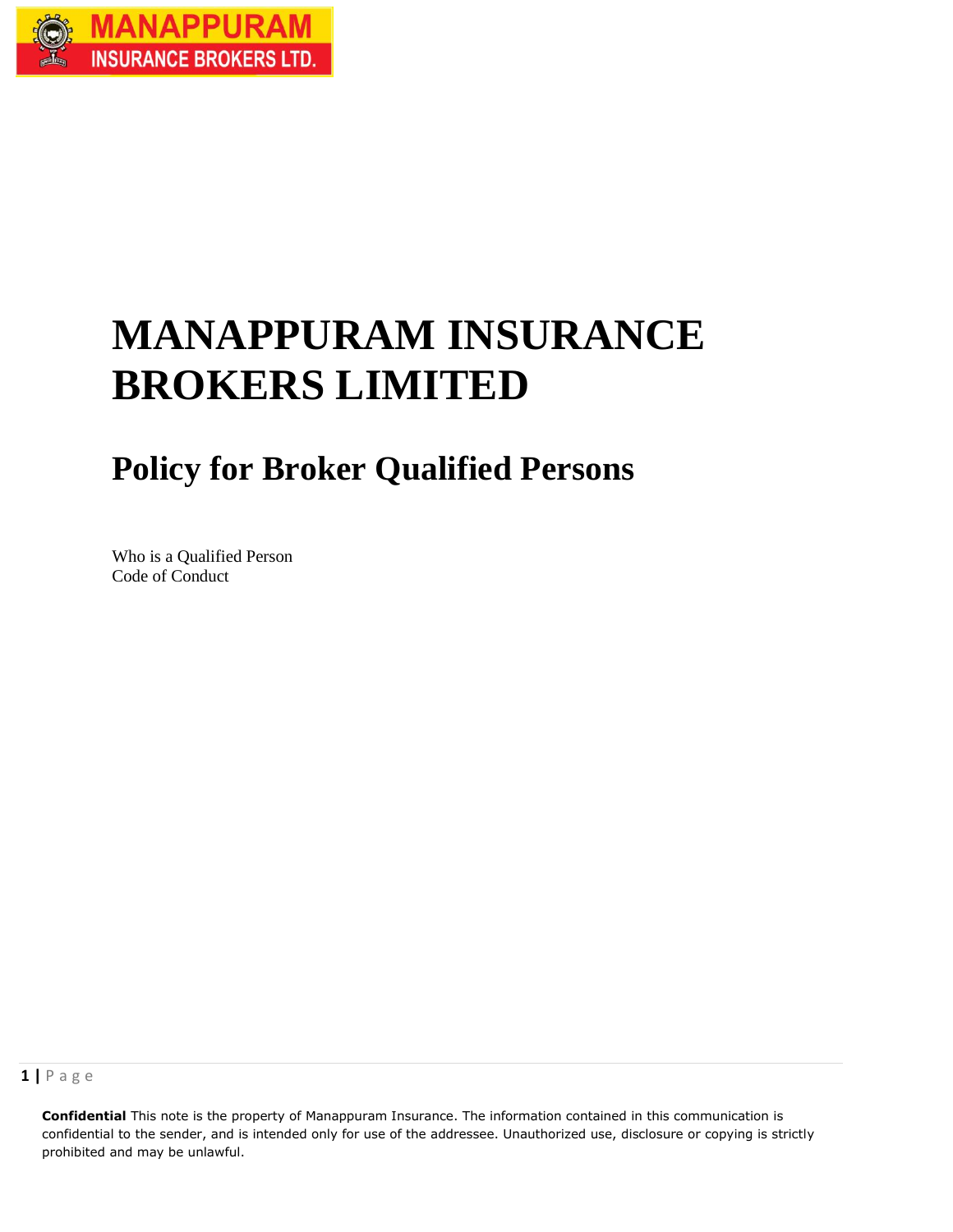

# **POLICY FOR BROKER QUALIFIED PERSON**.

Who are Broker Qualified Persons?

Broker Qualified Person" means an individual who is an employee of the insurance broker recruited for the purpose of solicitation and procurement of insurance business and who has undergone training and passed the examination specified for them;

#### **Requirement of qualification, training and passing of examination for Principal Officer and any other person responsible for Solicitation of Insurance**

Broker Qualified Person responsible for soliciting and procuring insurance business on behalf of an Insurance broker shall have to fulfill the requirements as mentioned in Schedule-II of INSURANCE REGULATORY AND DEVELOPMENT AUTHORITY(Insurance Brokers) Regulations, 2013 below

Schedule II of INSURANCE REGULATORY AND DEVELOPMENT AUTHORITY (Insurance Brokers) Regulations

============================================================= Section 1: Minimum Educational Qualifications

=============================================================

- (a) Bachelors degree in Arts, Science, or Social Sciences or Commerce or its equivalent from any institution/ university recognized by any State Government or the Central Government; or
- (b) Bachelor's degree in engineering or its equivalent from any institution/university recognized by any State government or the Central Government; or
- (c) Bachelor's degree in law or its equivalent from any institution/University recognized by any State Government or the Central Government; or
- (d) Masters in Business Administration or its equivalent from any institution/ university recognized by any State Government or the Central Government; or
- (e) Associate/ Fellow of the Insurance Institute of India, Mumbai; or
- (f) Associate/Fellow of the Institute of Risk Management, Mumbai; or
- (g) Any post graduate qualification of the Institute of Insurance and Risk Management, Hyderabad; or
- (h) Associate/ Fellow of the Institute of Chartered Accountants of India , New Delhi; or
- (i) Associate/ Fellow of the Institute of Cost and Works Accountants of India, Kolkata; or
- (j) Associate/ Fellow of the Institute of Company Secretaries of India, New Delhi; or
- (k) Associate/ Fellow of the Institute of Actuaries of India; or
- (l) Associate/Fellow of Chartered Insurance Institute, London; or
- (m) Chartered Financial Analyst of Institute of Chartered Financial Analyst of India; or

**Confidential** This note is the property of Manappuram Insurance. The information contained in this communication is confidential to the sender, and is intended only for use of the addressee. Unauthorized use, disclosure or copying is strictly prohibited and may be unlawful.

**<sup>2</sup> |** P a g e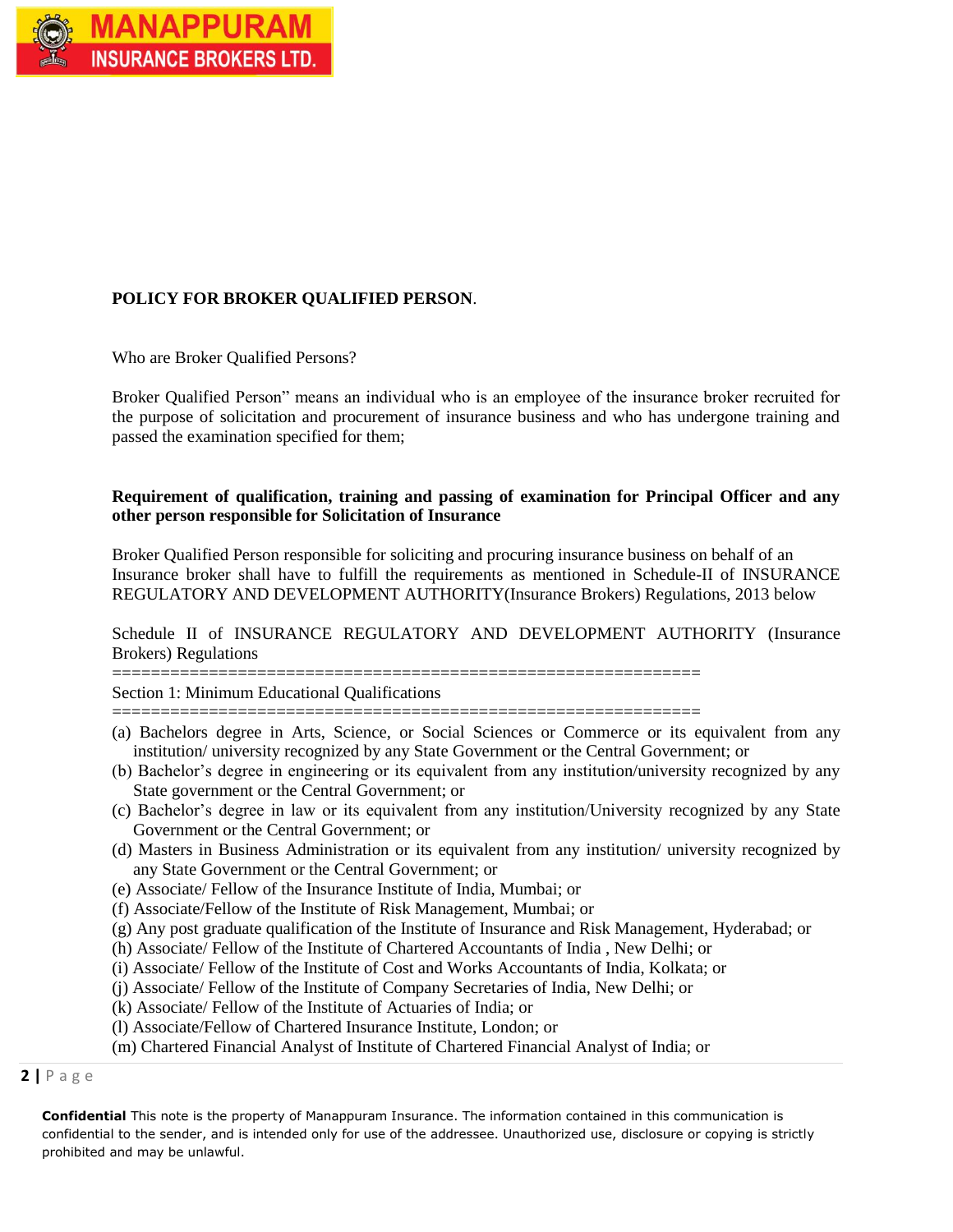

(n) Certified Associate ship of the Indian Institute of Bankers, Mumbai; or

(o) any other qualification specified from time to time by the Authority under these regulations;

============================================================ Section 2: Certification through a Professional Training and Examination:

============================================================= (a) The Principal Officer and other person responsible for solicitation of insurance business should have completed the prescribed fifty hours of theoretical and practical training from an institution recognized by the Authority from time to time, and should have passed an examination, at the end of the period of training, conducted by the National Insurance Academy, Pune or any other examining body recognised by the Authority.

# **MANAPPURAM INSURANCE BROKERS LIMITED**

# **CODE OF CONDUCT**.

Manappuram Insurance Brokers Limited ('MAIBRO'), all its employees responsible for solicitation, and other staff will abide by the Code of Conduct issued by Insurance Regulatory And Development Authority as specified in Schedule VI-A of Insurance Regulatory And Development Authority (Insurance Brokers) Regulations, 2013

# **INSURANCE REGULATORY AND DEVELOPMENT AUTHORITY (Insurance Brokers) Regulations, 2013 CODE OF CONDUCT – Insurance Broker**

**1.** Every insurance broker shall follow recognized standards of professional conduct and discharge their functions in the interest of the policyholders.

2. **Conduct in matters relating to clients relationship.**—Every insurance broker shall:

- (a) conduct its dealings with clients with utmost good faith and integrity at all times;
- (b) act with care and diligence;
- (c) ensure that the client understands their relationship with the insurance broker and on whose behalf the insurance broker is acting;
- (d) treat all information supplied by the prospective clients as completely confidential to themselves and to the insurer(s) to which the business is being offered;
- (e) take appropriate steps to maintain the security of confidential documents in their possession;
- (f) hold specific authority of client to develop terms;
- (g) understand the type of client it is dealing with and the extent of the client's awareness of risk and insurance;
- (h) obtain written mandate from client to represent the client to the insurer and communicate the grant of a cover to the client after effecting insurance;

**<sup>3</sup> |** P a g e

**Confidential** This note is the property of Manappuram Insurance. The information contained in this communication is confidential to the sender, and is intended only for use of the addressee. Unauthorized use, disclosure or copying is strictly prohibited and may be unlawful.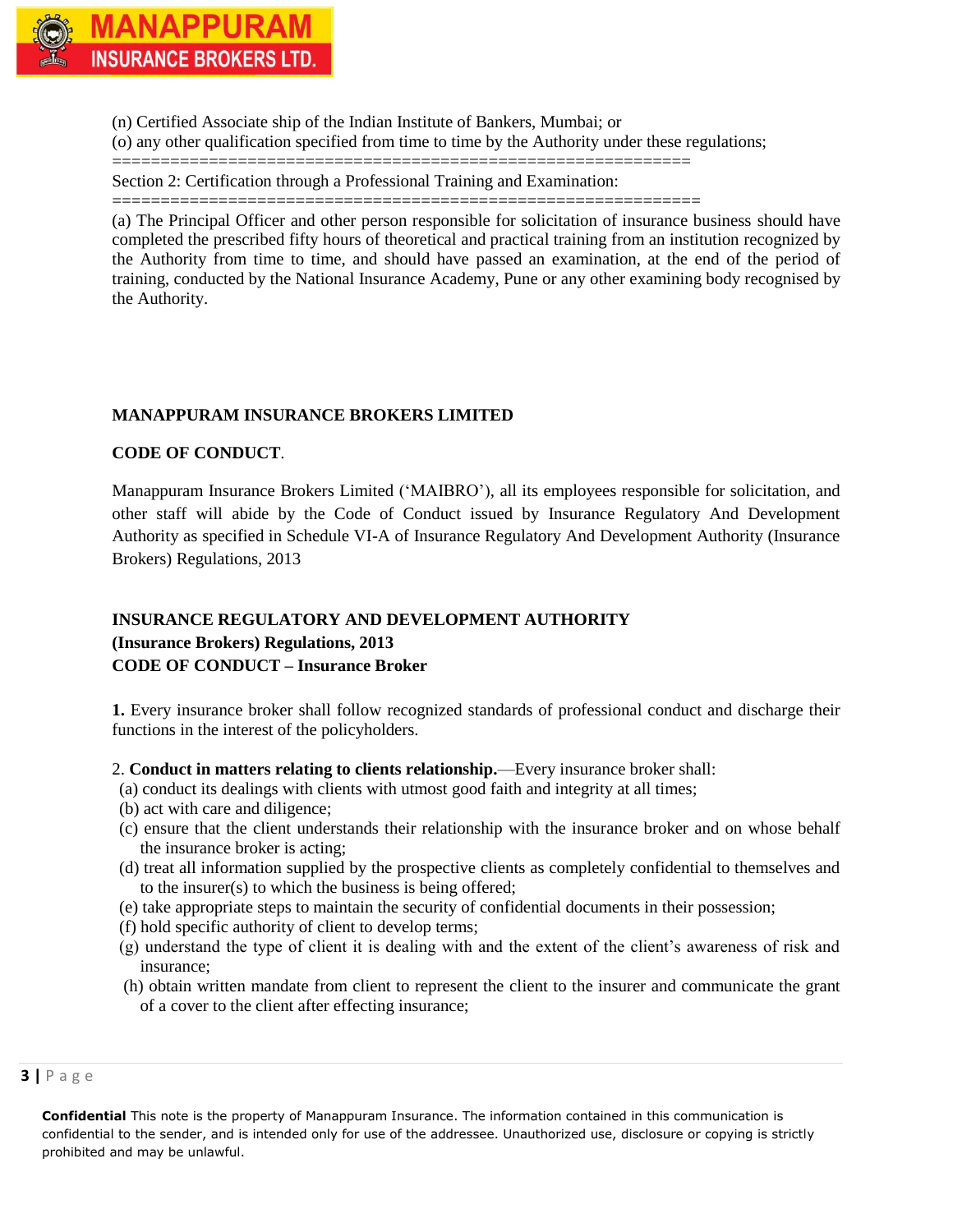

- (i) obtain written mandate from client to represent the client to the insurer/ reinsurer; and confirm cover to the insurer after effecting re-insurance, and submit relevant reinsurance acceptance and placement slips;
- (j) avoid conflict of interest.
- (k) Obtain necessary documents required under KYC norms
- **3. Conduct in matters relating to Sales practices.**—Every insurance broker shall:
	- (a) confirm that it is a member of the Insurance Brokers Association of India or such a body of insurance brokers as approved by the Authority which has a memorandum of understanding with the Authority;
	- (b) confirm that he does not employ agents or canvassers to bring in business;
	- (c) identify itself and explain as soon as possible the degree of choice in the products that are on offer;
	- (d) ensure that the client understands the type of service it can offer;
	- (e) ensure that the policy proposed is suitable to the needs of the prospective client;
	- (f) give advice only on those matters in which it is knowledgeable and seek or recommend other specialist for advice when necessary;
	- (g) not make inaccurate or unfair criticisms of any insurer or any member of the Insurance Brokers Association of India or member of such body of insurance brokers as approved by the Authority;
	- (h) explain why a policy or policies are proposed and provide comparisons in terms of price, cover or service where there is a choice of products;
	- (i) state the period of cover for which the quotation remains valid if the proposed cover is not effected immediately;
	- (j) explain when and how the premium is payable and how such premium is to be collected, where another party is financing all or part of the premium, full details shall be given to the client including any obligations that the client may owe to that party; and
	- (k) explain the procedures to follow in the event of a loss.
	- (l) Not indulge in any sort of money laundering activities.
	- (m) ensure that the insurance broker does not indulge in sourcing of business by themselves or through call centers by way of misleading calls or spurious calls.

#### 4. **Conduct in relation to furnishing of information.**—Every insurance broker shall:

- (a) ensure that the consequences of non-disclosure and inaccuracies are pointed out to the prospective client;
- (b) avoid influencing the prospective client and make it clear that all the answers or statements given are the latter's own responsibility. Ask the client to carefully check details of information given in the documents and request the client to make true, fair and complete disclosure where it believes that the client has not done so and in case further disclosure is not forthcoming it should consider declining to act further;
- (c) explain to the client the importance of disclosing all subsequent changes that might affect the insurance throughout the duration of the policy; and
- (d) disclose on behalf of its client all material facts within its knowledge and give a fair presentation of the risk.

#### **4 |** P a g e

**Confidential** This note is the property of Manappuram Insurance. The information contained in this communication is confidential to the sender, and is intended only for use of the addressee. Unauthorized use, disclosure or copying is strictly prohibited and may be unlawful.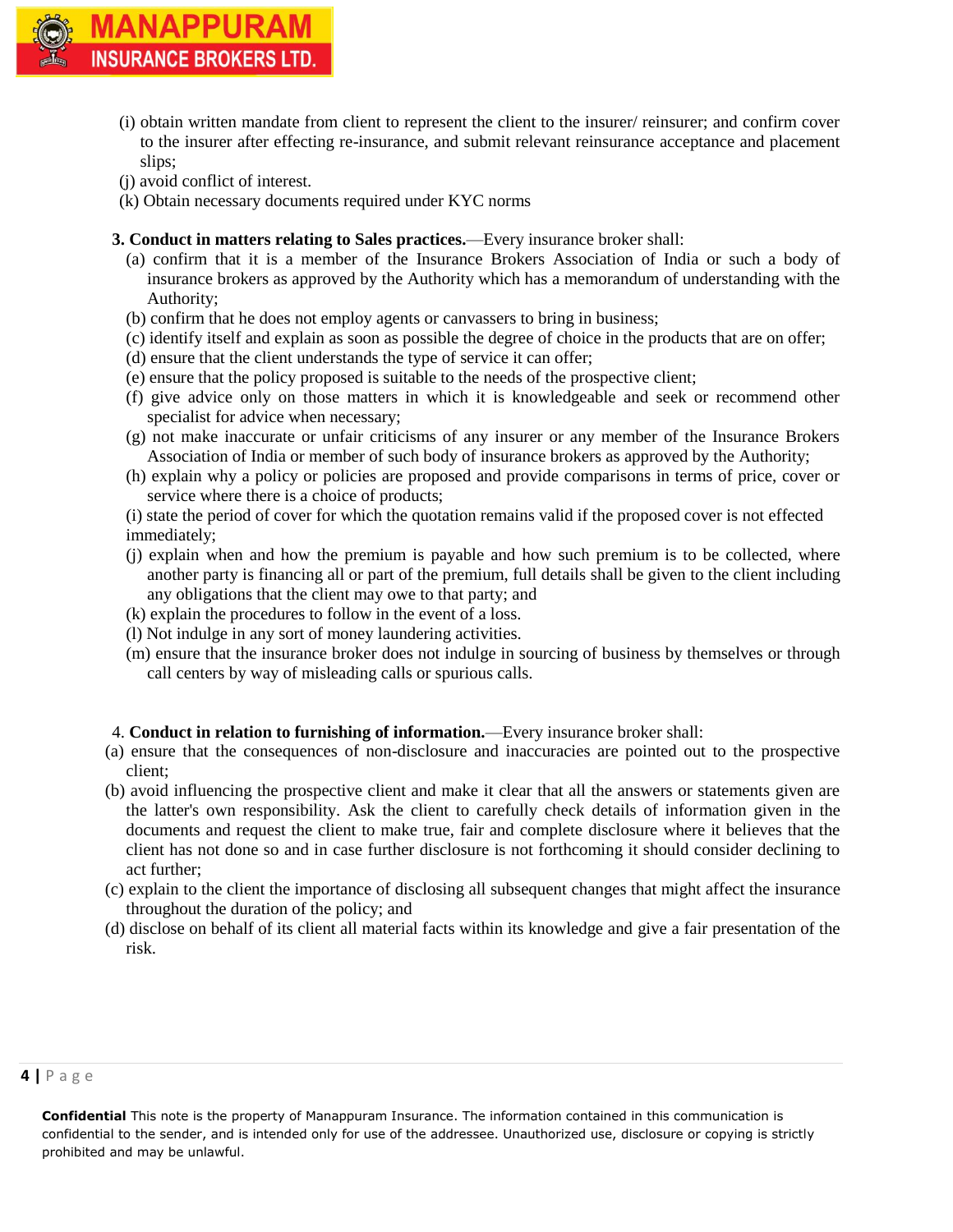

**5. Conduct in relation to explanation of insurance contract.**—Every insurance broker shall:

- (a) provide the list of insurer(s) participating under the insurance contract and advise any subsequent changes thereafter;
- (b) explain all the essential provisions of the cover afforded by the policy recommended by him so that, as far as possible, the prospective client understands what is being purchased;
- (c) quote terms exactly as provided by insurer;
- (d) draw attention to any warranty imposed under the policy, major or unusual restrictions, exclusions under the policy and explain how the contract may be cancelled;
- (e) provide the client with prompt written confirmation that insurance has been effected. If the final policy wording is not included with this confirmation, the same shall be forwarded as soon as possible;
- (f) notify changes to the terms and conditions of any insurance contract and give reasonable notice before any changes take effect;
- (g) advise its clients of any insurance proposed on their behalf which will be effected with an insurer outside India, where permitted, and, if appropriate, of the possible risks involved; and
- 6. **Conduct in relation to renewal of policies.**—Every insurance broker shall:
- (a) ensure that its client is aware of the expiry date of the insurance even if it chooses not to offer further cover to the client;
- (b) ensure that renewal notices contain a warning about the duty of disclosure including the necessity to advise changes affecting the policy, which have occurred since the policy inception or the last renewal date;
- (c) ensure that renewal notices contain a requirement for keeping a record (including copies of letters) of all information supplied to the insurer for the purpose of renewal of the contract;
- (d) ensure that the client receives the insurer's renewal invitation well in time before the expiry date.

# 7. **Conduct in relation to claim by client:**—Every insurance broker shall : —

- (a) explain to its clients their obligation to notify claims promptly and to disclose all material facts and advise subsequent developments as soon as possible;
- (b) request the client to make true, fair and complete disclosure where it believes that the client has not done so. If further disclosure is not forthcoming it shall consider declining to act further for the client;
- (c) give prompt advice to the client of any requirements concerning the claim;
- (d) forward any information received from the client regarding a claim or an incident that may give rise to a claim without delay, and in any event within three working days;
- (e) advise the client without delay of the insurer's decision or otherwise of a claim; and give all reasonable assistance to the client in pursuing his claim.

Provided that the insurance broker shall not take up recovery assignment on a policy contract which has not been serviced through him or should not work as a claims consultant for a policy which has not been serviced through him, except for claims permitted under regulation 32.

**8. Conduct in relation to receipt of complaints.**—Every insurance broker shall:—

- (a) ensure that letters of instruction, policies and renewal documents contain details of complaints handling procedures;
- (b) accept complaints either by phone or in writing;
- (c) acknowledge a complaint within fourteen days from the receipt of correspondence, advise the member of staff who will be dealing with the complaint and the timetable for dealing with it;
- (d) ensure that response letters are sent and inform the complainant of what he may do if he is unhappy with the response;

**<sup>5</sup> |** P a g e

**Confidential** This note is the property of Manappuram Insurance. The information contained in this communication is confidential to the sender, and is intended only for use of the addressee. Unauthorized use, disclosure or copying is strictly prohibited and may be unlawful.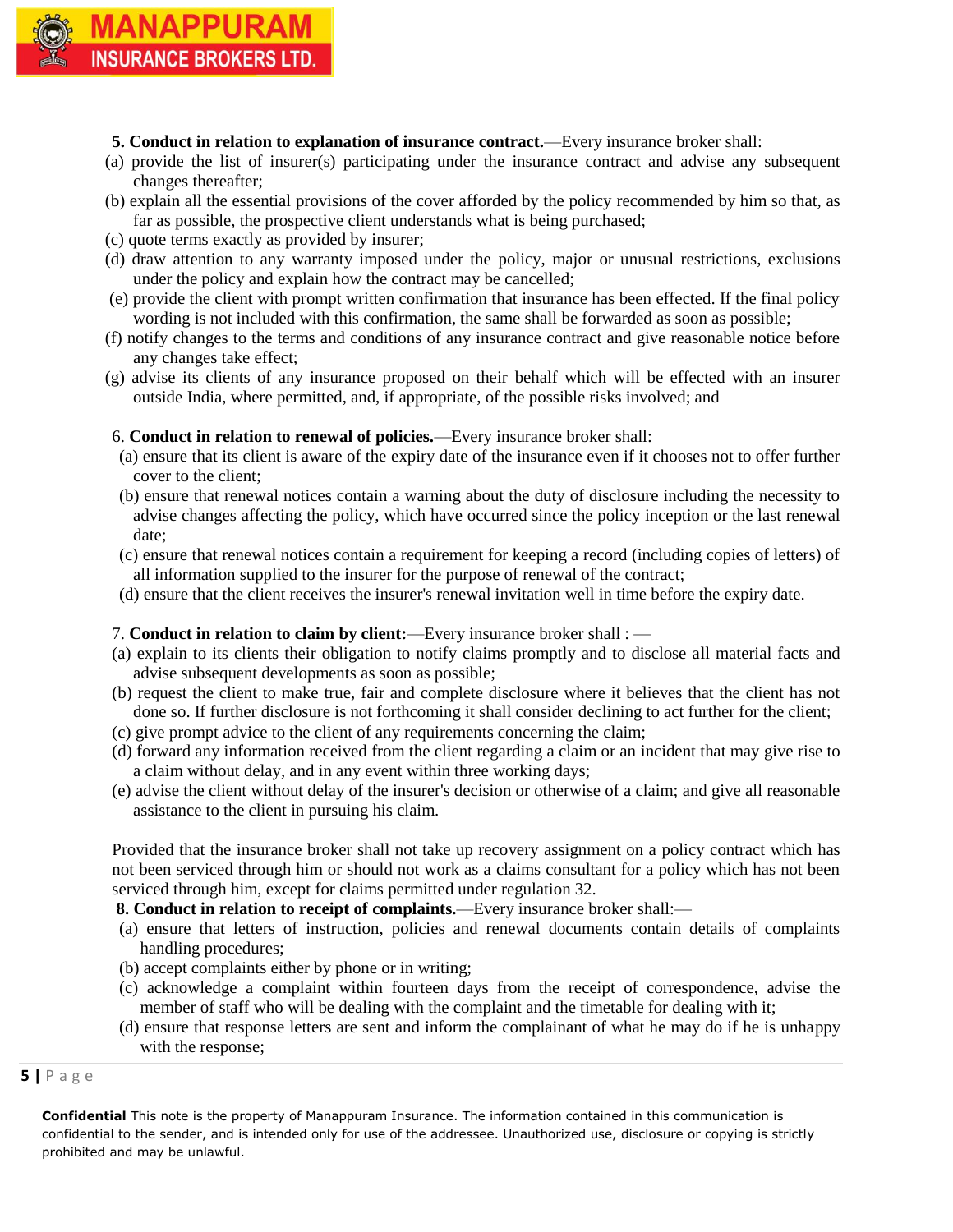

- (e) ensure that complaints are dealt with at a suitably senior level;
- (f) have in place a system for recording and monitoring complaints.

#### **9. Conduct in relation to documentation.**—Every insurance broker shall:—

- (a) ensure that any documents issued comply with all statutory or regulatory requirements from time to time in force;
- (b) send policy documentation without avoidable delay,
- (c) make available, with policy documentation, advice that the documentation shall be read carefully and retained by the client;
- (d) not withhold documentation from its clients without their consent, unless adequate and justifiable reasons are disclosed in writing and without delay to the client. Where documentation is withheld, the client must still receive full details of the insurance contract;
- (e) acknowledge receipt of all monies received in connection with an insurance policy;
- (f) ensure that the reply is sent promptly or use its best endeavours to obtain a prompt reply to all correspondence;
- (g) ensure that all written terms and conditions are fair in substance and set out, clearly and in plain language, client's rights and responsibilities; and
- (h) subject to the payment of any monies owed to it, make available to any new insurance broker instructed by the client all documentation to which the client is entitled and which is necessary for the new insurance broker to act on behalf of the client.

**10. Conduct in matters relating to advertising.**—Every insurance broker shall conform to the relevant provisions of the Insurance Regulatory and Development Authority (Insurance Advertisements and Disclosure) Regulations, 2000, and :—

(a) ensure that statements made are not misleading or extravagant;

- (b) where appropriate, distinguish between contractual benefits which the insurance policy is bound to provide and non-contractual benefits which may be provided;
- (c) ensure that advertisements shall not be restricted to the policies of one insurer, except where the reasons for such restriction are fully explained with the prior approval of that insurer;
- (d) ensure that advertisements contain nothing which is in breach of the law nor omit anything which the law requires;
- (e) ensure that advertisement does not encourage or condone defiance or breach of the law;
- (f) ensure that advertisements contain nothing which is likely, in the light of generally prevailing standards of decency and propriety, to cause grave or widespread offence or to cause disharmony;
- (g) ensure that advertisements are not so framed as to abuse the trust of clients or exploit their lack of experience or knowledge;
- (h) ensure that all descriptions, claims and comparisons, which relate to matters of objectively ascertainable fact shall be capable of substantiation.

**<sup>6</sup> |** P a g e

**Confidential** This note is the property of Manappuram Insurance. The information contained in this communication is confidential to the sender, and is intended only for use of the addressee. Unauthorized use, disclosure or copying is strictly prohibited and may be unlawful.